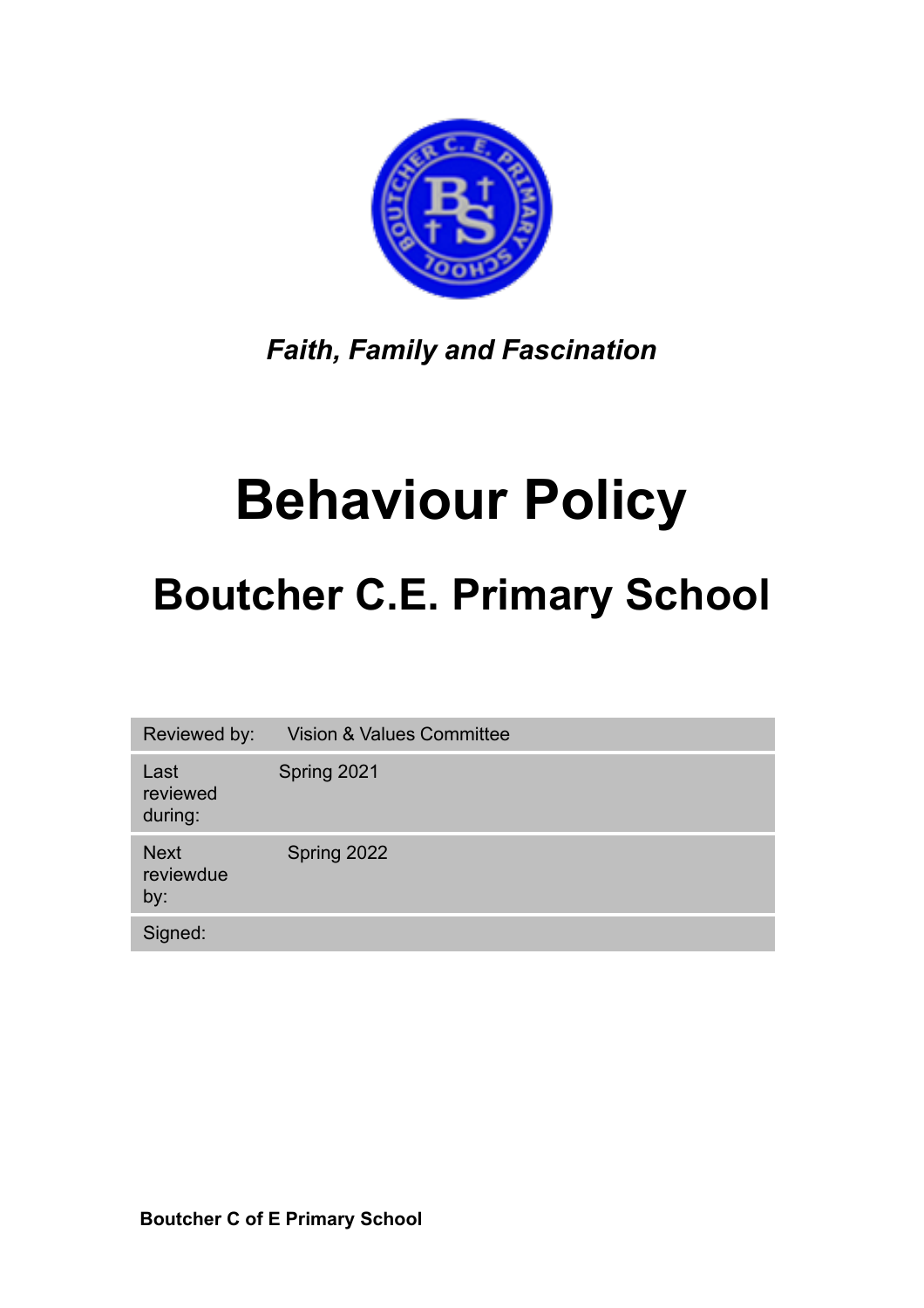## **BEHAVIOUR POLICY**

## INTRODUCTION

Acceptable and appropriate behaviour is fundamental to providing a safe, purposeful working environment for pupils and staff. It is also the basis for pupils to develop as members of the community and effective members of society.

The behaviour policy ensures that school practices in regard to behaviour management are clear and founded in our Christian ethos. Pupils and parents/carers are made aware of the expectations, responsibilities and procedures involved in the pursuance of good behaviour.

## MISSION STATEMENT

The aims and practice of Boutcher School seek to reflect the life and teachings of Jesus Christ as told in the Gospels. Jesus taught us, through His example of unconditional love and compassion, that we are all of equal value to God. Everyone is entitled to be regarded with dignity, fairness and respect. We strive to ensure that our school enshrines the values which Jesus taught us.

## RATIONALE

Good behaviour is essential for both effective teaching and learning to take placeand to promote a positive Christian ethos within the school, based on mutual respect, and good citizenship which reflects the love of God.

Good behaviour is achieved when staff have high expectations of pupils' academic and social abilities, when good relationships are nurtured and there is mutual respectbetween pupils, staff and parents/carers. High expectations of behaviour meanspicking up on low-level or 'minor' disruptions and not letting things go. When children understand that their actions have consequences they adjust their behaviour accordingly.

## **PRINCIPLES**

- Everyone has the right to learn but no child has the right to disrupt the learning of others
- Everyone has a right to feel and be safe
- Everyone has the right to respect.

These three principles form the three golden rules of school to be followed both by adults and pupils. Staff, volunteers and governors are to set excellent examples tothe children at all times.

## ROLESAND RESPONSIBILITIES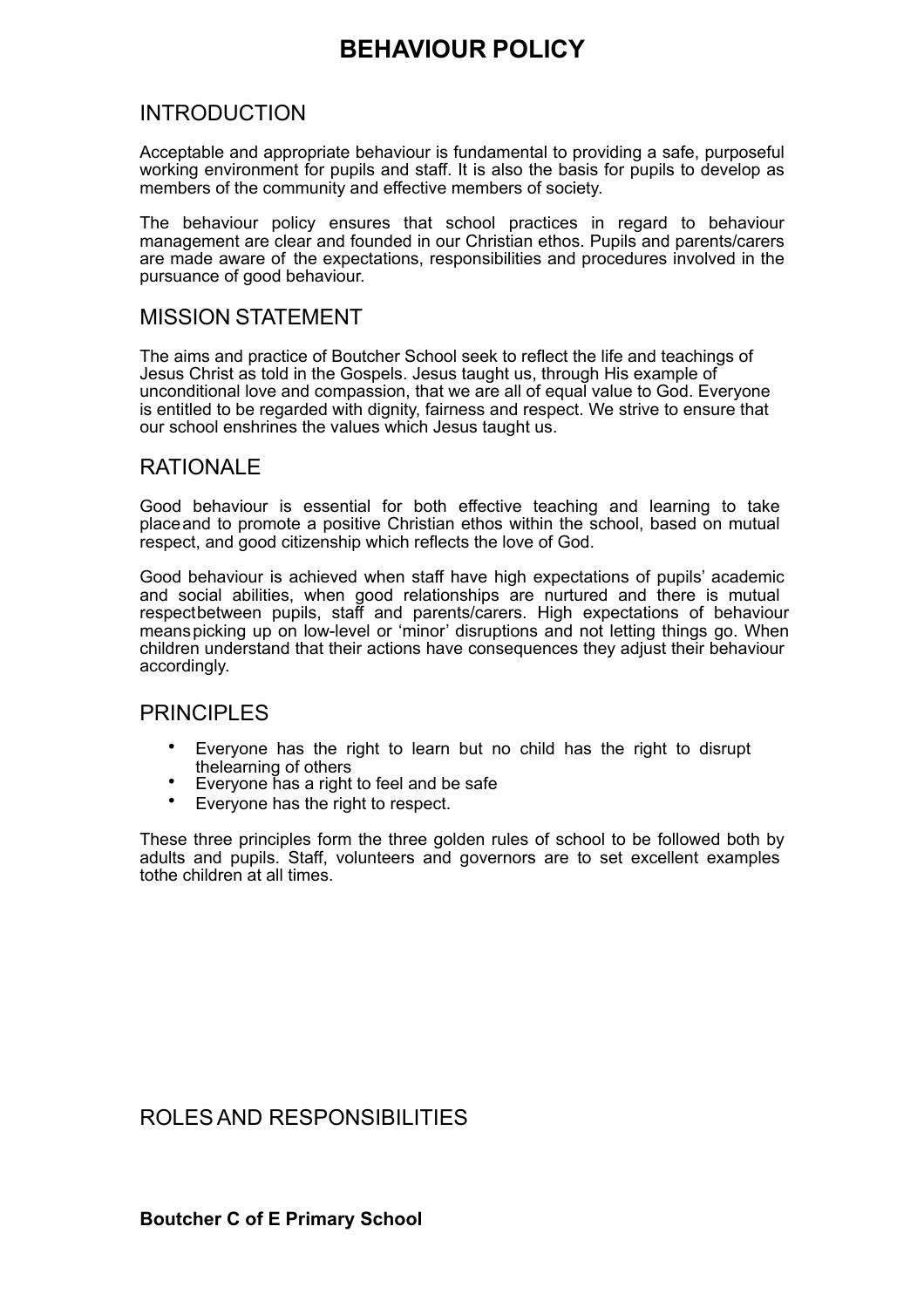Every member of the school community has a responsibility for ensuring good behaviour in school.

#### **Pupils**

Behaviour expected from Boutcher C of E Primary School pupils includes:

- 1. good manners and politeness
- 2. respect and consideration for all adults and children
- 3. positive attitudes and Christian values (e.g. truthfulness, a sense of responsibility, the desire to help each other and to share)
- 4. an appreciation of diversity in the community; anti-racist and anti-sexist attitudes and the ability to understand others' points of view, needs and achievements
- 5. non-aggressive behaviour and an understanding of the appropriate ways problems can be resolved
- 6. adherence to simple, common-sense rules regarding the safety, welfare and education furtherance of themselves and others.
- 7. reporting concerns they might have about their own wellbeing and the wellbeing of others to a member of staff

#### **Staff**

The good behaviour and discipline of each child is the collective responsibility of all staff. Teachers and support staff expect from and give support to each other. No one has sole responsibility for the discipline of pupils in his/her care without recourse, if necessary, to the help of others, especially of senior staff and senior management team.

Staff work to ensure good behaviour in the following ways:

- 1. we ensure there are good relationships and mutual respect between adults and pupils
- 2. we have high expectations of the academic and social abilities of the pupils inour care
- 3. we match curriculum and teaching methods to pupils' needs
- 4. we nurture each pupil's growing maturity and self esteem
- 5. we create a positive climate throughout the school and between all children and adults
- 6. we demonstrate the attitudes and qualities expected of pupils
- 7. we make sure pupils understand what is expected of them
- 8. we positively encourage and reward by praising all good behaviour and improvements in behaviour
- 9. we avoid the "trap" of giving attention to bad behaviour

#### **Boutcher C of E Primary School**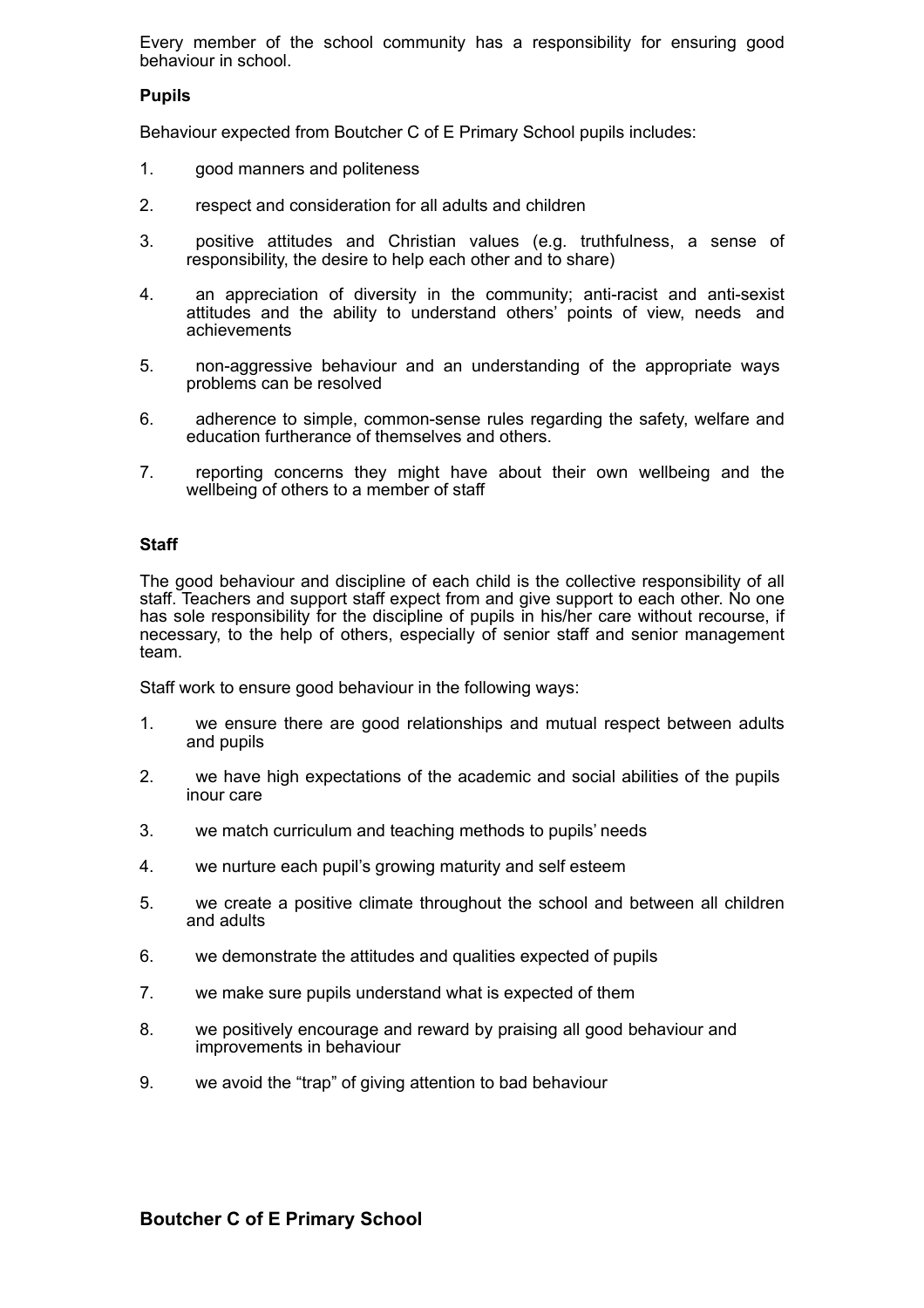- 10. we maintain a calm atmosphere, and pay attention to minor difficulties so that major crises are unlikely to occur
- 11. we recognise and report behaviour pattern changes in pupils (filling in Green Forms – see safeguarding policy) and investigate reasons (e.g. meet parents/ carers to understand a difficult family situation, refer to learning support and/ or senior managers).
- 12. we will do all that we can to protect pupils and staff from disruption, abuse, discrimination, harassment, victimisation and any other conduct that is prohibited by or under the EqualityAct 2010.
- 13. we apply sanctions fairly; misbehaviour has consistent consequences. We have high expectations: praise is used when children do things that go beyond what is simply expected. Praise and reward have to be earned to be meaningful.
- 14. learning support is provided and is the responsibility of the SENDCo and class teacher. Pupils within the cohort will have agreed EHCPs to set achievable targets, including behaviour targets.
- 15. we have well organised classrooms so that pupils can be expected to conductthemselves responsibly
- 16. we offer a curriculum which allows equality of opportunity, caters for pupils of different levels of ability and enables all to experience success
- 17. we help pupils to understand the purpose of the tasks set, making sure they are involved and can learn to accept responsibility for their behaviour
- 18. pupils' social and emotional awareness is developed through PSHE sessions in which pupils are able to voice their opinions and positive attitudes towards others are promoted.
- 19. we involve learning support staff and outside agencies to provide support andadvice as well as direct intervention.

#### **Parents/Carers**

- 1. Good behaviour is achieved most easily when parents/carers and teachers share their expertise and experience of children. Parents/carers are kept informed of any problems, changes or progress.
- 2. Parents/carers need to be consulted over their child's inappropriate behaviourwhere it is significant or frequent enough to cause problems for the child or children affected (the teacher will inform the Headteacher/Deputy or Assistant Headteacher).
- 3. Parents/carers make an appointment if they wish to discuss any behaviour issues with the teacher and/or senior manager.
- 4. Parents/carers sign a "Home/School Agreement" on their child's entry to Boutcher C of E Primary School School. This clearly indicates the position of the school in relation to behavioural expectations.

Our Home/School Agreement can be seen in Appendix 1.

Rewards, privileges and sanctions are essential elements in promoting positive behaviour.

#### **Rewards**

#### **Boutcher C of E Primary School**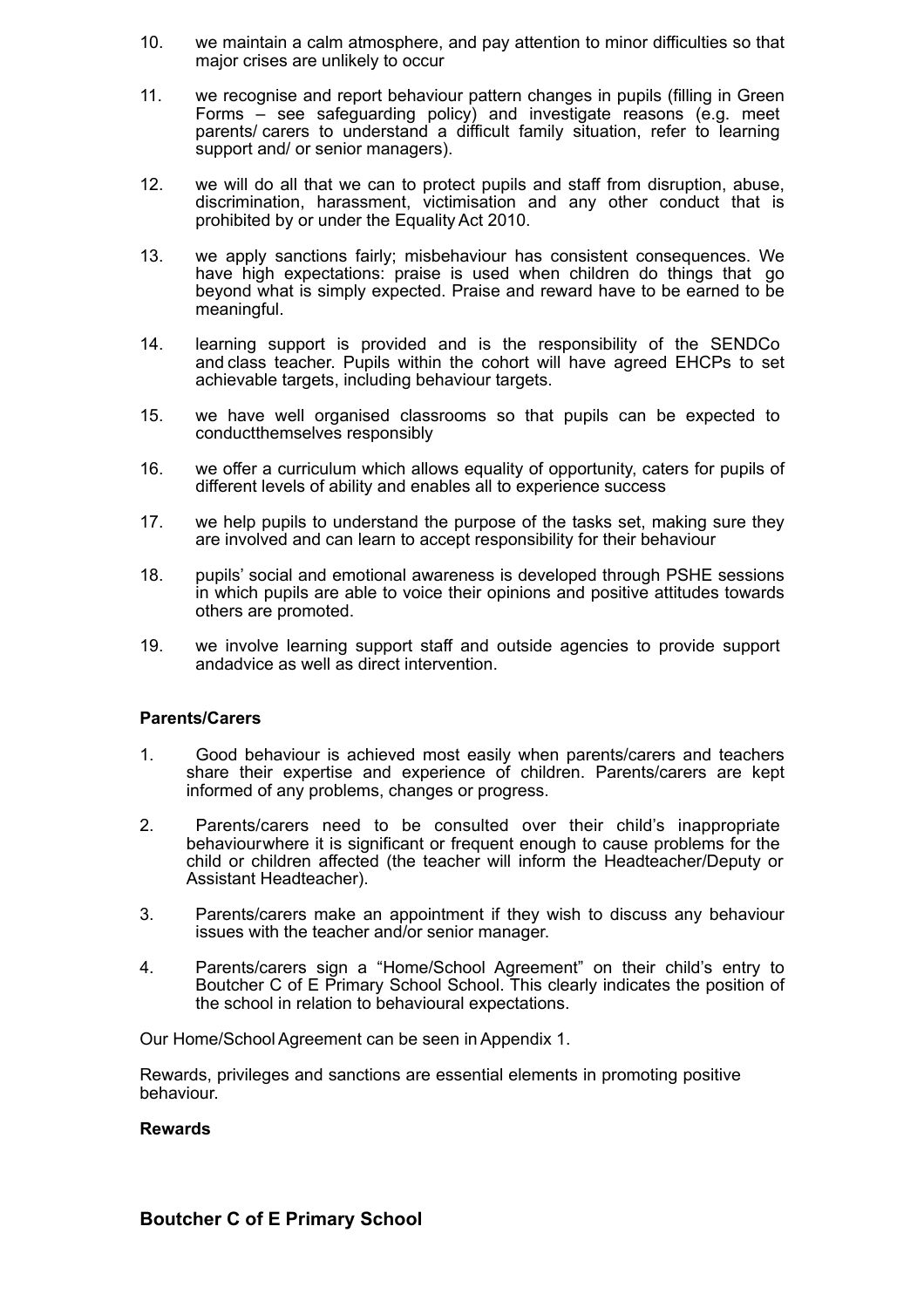- 1. praise from the class teacher
- 2. praise from other staff and/or senior managers
- 3. Key Stage 1 and Reception promote children onto the Sun and then the Star for positive behaviours, with a certificate home to each child on the Star at the end of the day. Children are reminding that every day is a new day so childrenhave a fresh start.
- 4. In KS2 teachers will select pupil/s every day who will be awarded Proud as Punch certificates. These will be given out at the end of the day by the class teacher (to make revealing more exciting and to maintain motivation). To keep a record of awarded certificates, the names of the winners for each day willbe displayed on the slide they first see when they enter the classroom each morning. This will serve as a useful record of good behaviour. Sometimes teachers from other classes may award Proud as Punch certificates – these will be awarded immediately and will also be display on the morning slide. However most praise given to by teachers to children from other classes will take the form of house points.
- 5. certificates at special assemblies celebrating academic and pastoral achievements, including Going for Gold and PresentationAwards
- 6. house points with a cup awarded weekly
- 7. 'Golden Time'
- 8. informal contact with parents/carers
- 9. When a child's failure to adhere to the rules persists, some form of behaviour chart or log will be devised with appropriate rewards given for behaviour targets being achieved. This will be discussed with parents/carers so that common strategies can be used between home and school

#### **Sanctions**

5.1a Reception and Key Stage 1 use a similar system with bad behaviours requiring a child to put their name on the 'Grey Cloud' or (if a second time) the 'BlackCloud'. However, in the circumstances in which a child has behaved in a way deemed by the teacher to have been a serious infringement of the rules – perhaps because it is disrespectful or dangerous – a child may be placed directly on the 'Black Cloud'. If a child is placed on the 'Black Cloud', they will be sent to another KS1 classroom for a short time. Ideally, the teacher will be able to speak about the behaviour with a parent or carer at the end of the day. But where this is not possible,the child will be given a slip home to advise parents that their child has been on the Black Cloud. Parents must sign this slip and return it to confirm they have spoken to their child about the misbehaviour.

1. b Use of 'Orange List' in Key Stage 2. The Orange List provides a list of unacceptable behaviours: 1<sup>st</sup> infringement: name written on Orange List once represents a warning; the child's name is written besides the corresponding misbehaviour. 2<sup>nd</sup> infringement: name written on Orange List a second time written besides the corresponding misbehaviour (or x2 written beside name for repeating thesame misbehaviour) represents 5 minutes of the next play taken away.  $3<sup>rd</sup>$ infringement: name written on Orange List a third time written besides the corresponding misbehaviour (or x2SO written beside name for repeating the same misbehaviour) represents the additional punishment of the child being sent out of classroom (15 minutes). Loss of playtime to be taken from next play. For afternoons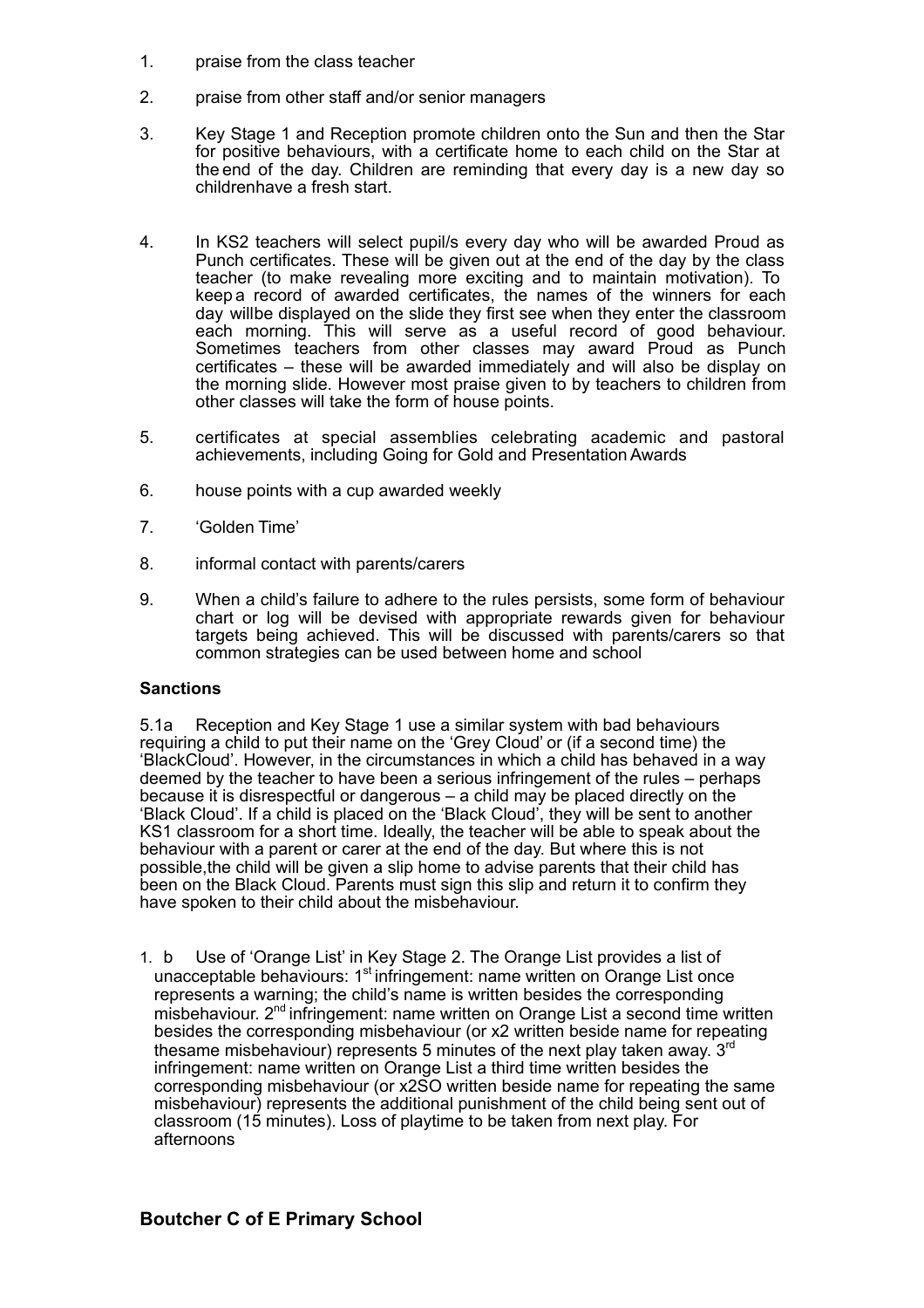there will be 5 minutes set aside at the end of the day that teachers are free to designate to 'fun' activities – this will be count as the next play so that children start each new day completely afresh. If a child is sent out or a child misses play regularlywithin a week then teachers will speak to parents to discuss the bad behaviour and the importance of improving behaviour. It is recommended that teachers keep OLs ina folder as a record of bad behaviour.

- 2. referral to senior staff, including the Head teacher's and/or AssistantHeadteacher
- 3. When a child's failure to adhere to the rules persists, some form of behaviour chart or log will be devised with appropriate rewards given for behaviour targets being achieved. This will be discussed with parents/carers so that common strategiescan be used between home and school
- 4. appropriate action taken by child (e.g. verbal apology, clearing up mess etc.)
- 6. parents/carers spoken to informally or formally to notify and identify ways forward
- 7. playtimes deducted or missed (see 5.1a and Playground Code of Conduct) Pupils are always supervised and the number of occasions monitored.
- 8. unfinished work completed at playtimes/special events. The number of occasions is strictly monitored to deter an unsuitable association between work and punishment
- 9. referral to outside agencies, which often results in a specific monitoring andsupport programme being put in place and/or referral to outside agencies
- 6. In the exceptional circumstances where the aforementioned behaviour log / chart does not have the desired improved effect on behaviour, an exclusion – either fixed or permanent - may be considered (which is reported to the governing body/ LAas required).

The certificates for rewards and slips for sanctions system can be seen inAppendices 2a – 2d.

## WHOLE SCHOOL CODE OF CONDUCT

This outlines what we believe about how children conduct themselves around theschool. The Headteacher outlines this to children and staff in assembly at the start of

### **Boutcher C of E Primary School**